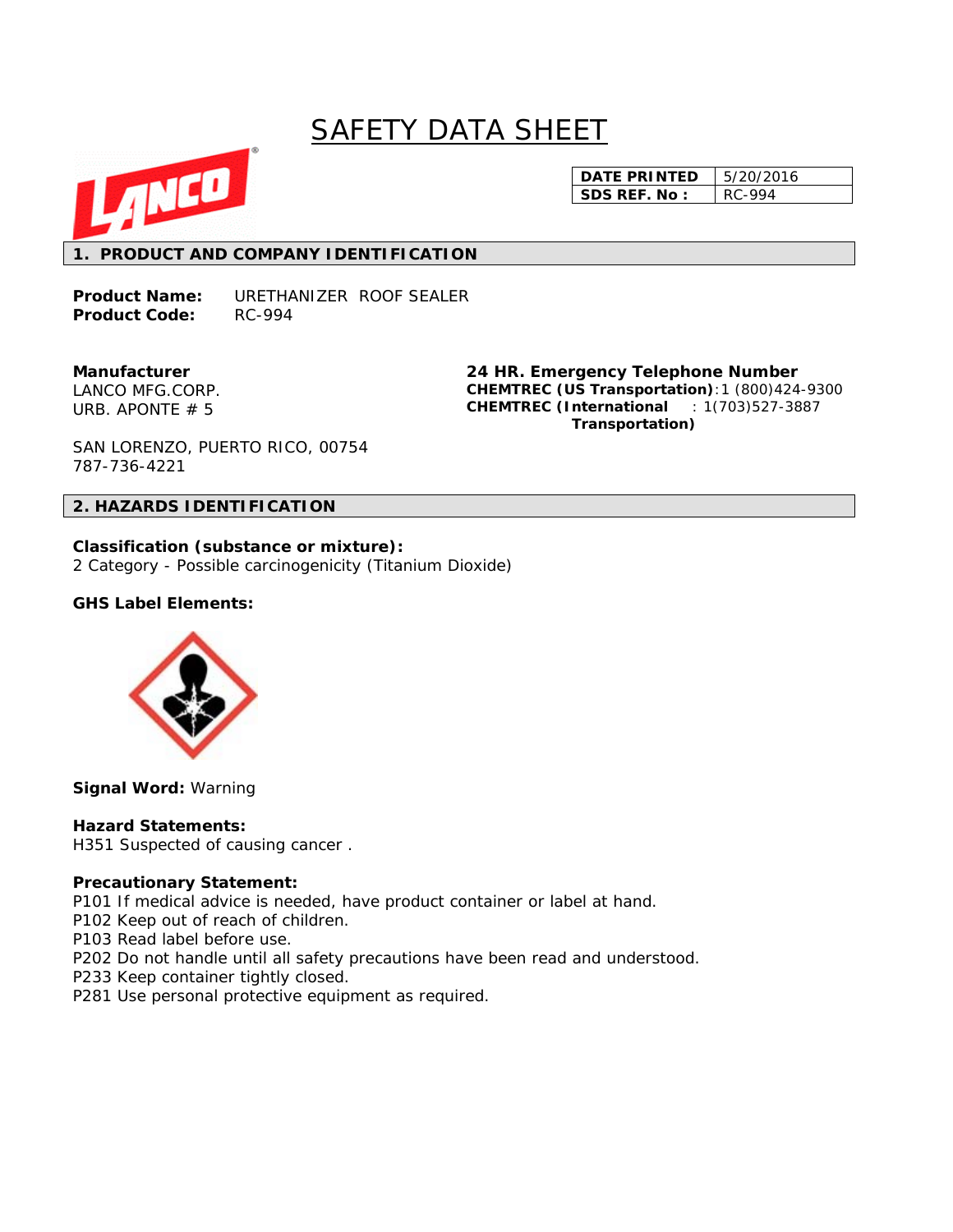## **3. COMPOSITION/INFORMATION ON INGREDIENTS**

| <b>Chemical Name</b>                            | Weight %        | <b>CAS Number</b> |
|-------------------------------------------------|-----------------|-------------------|
| <b>Acrylic Polymer Emulsion</b>                 | 40% to 50%      | <b>MIXTURE</b>    |
| Water                                           | $0.05\%$ to 10% | 7732-18-5         |
| <b>Titanium Dioxide</b>                         | $0.05\%$ to 10% | 13463-67-7        |
| Ceramic Microspheres                            | $0.05\%$ to 10% | 66402-68-4        |
| Zinc Oxide                                      | $0.05\%$ to 10% | $1314 - 13 - 2$   |
| Polyurethane Dispersion                         | $0.05\%$ to 10% | <b>MIXTURF</b>    |
| Propylene Glycol                                | $0.05\%$ to 10% | $57 - 55 - 6$     |
| <b>Trimethyl Pentanediol</b><br>Monoisobutyrate | $0.05\%$ to 10% | 25265-77-4        |
| *3-lodo-2-Propynyl Butyl<br>Carbamate           | $0.05\%$ to 10% | 55406-53-6        |
| 4,4 dimethyloxazolidine                         | $0.05\%$ to 10% | 51200-87-4        |
| Polyethylene glycol octylpheyl<br>ether         | $0.05\%$ to 10% | 9036-19-5         |
| 2-Dymethylaminoethanol                          | $0.05\%$ to 10% | $108 - 01 - 0$    |

\* Toxic chemical subject to the reporting requirements of section 313 of Title III and of 40 CFR 372.

#### **4. FIRST AID MEASURES**

**Eyes:** In case of eye contact, flush with large amount of water for at least 15 minutes. Get medical assistant.

**Skin:** Immediately wash skin with soap and plenty of water. Get medical attention if irritation develops or persist.

**Ingestion:** Do not induce vomiting. Call a physician or poison control center immediately. Never give anything by mouth to an unconscious person.

Inhalation: If affected, remove from exposure. Restore breathing. Keep warm and quiet.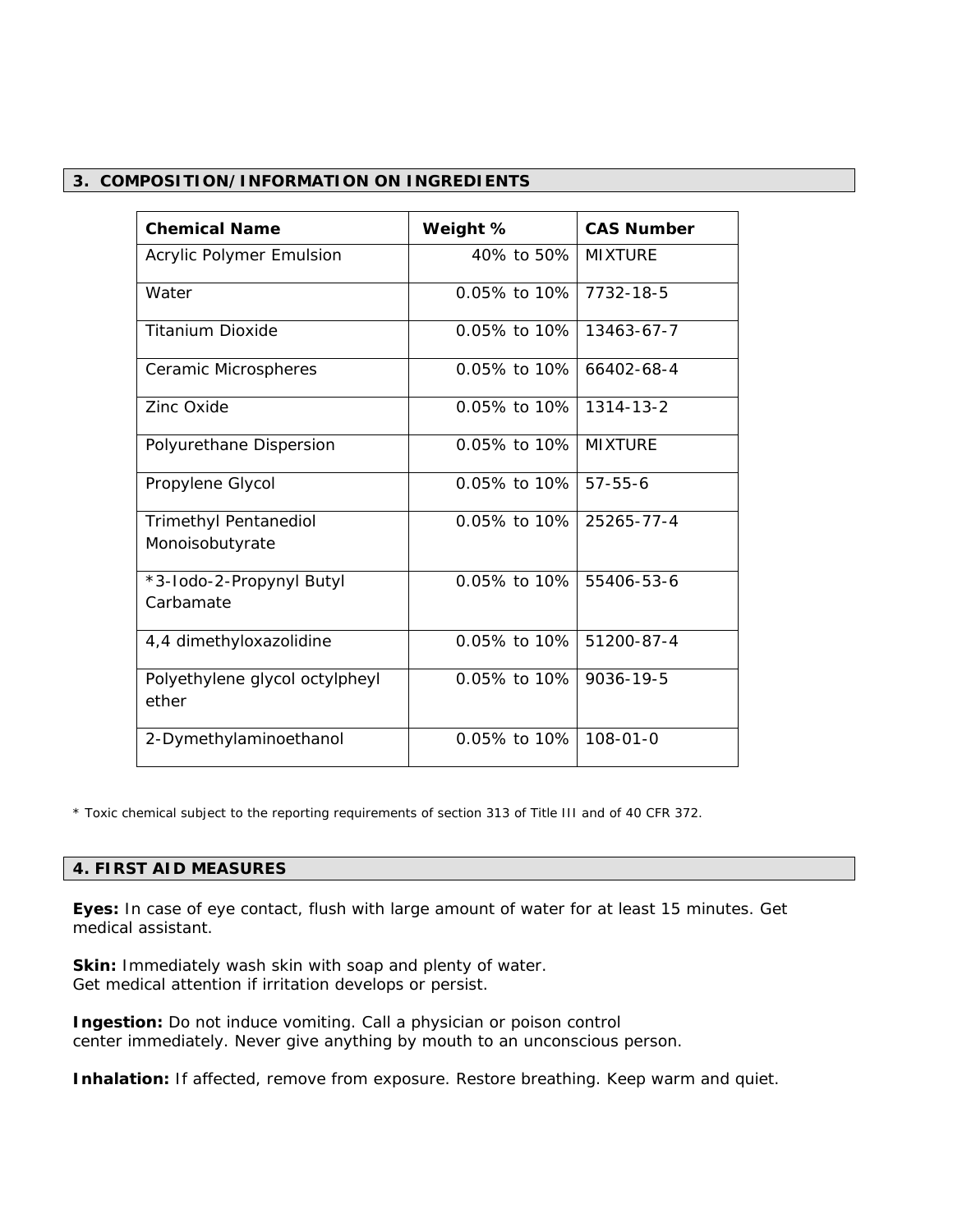**Notes To Physician:** Treat symptomatically.

# **5. FIREFIGHTING MEASURES**

**Suitable Extinguishing Media:** Use an extinguishing agent suitable for the surrounding fire.

**Unsuitable Extinguishing Media:** None

**Specific Hazard In Case Of Fire:** Hazardous decomposition. May cause hazardous fumes when heated to decomposition. Fumes may contain carbon monoxide, carbon dioxide, oxides of nitrogen and oxides of metals listed in section 2.

**Special Protective Equipment And Precaution For Fire Fighters:** Fire-fighters should wear appropriate protective equipment and self-contained breathing apparatus (SCBA) with a full-piece operated in positive pressure mode.

# **6. ACCIDENTAL RELEASE MEASURES**

**Personal Precautions:** Avoid contact with skin, eyes and clothing. Ensure adequate ventilation.

**Environmental Precautions:** Do not allow spill to enter drains or waterways. Use good personal hygiene practices. Wash hands before eating, drinking, or smoking. Promptly remove soiled clothing and wash thoroughly before reuse.

**Method And Materials For Containment And Cleaning Up:** Eliminate ignition source, provide good ventilation, dike spill area and add absorbent earth or sawdust to spilled liquid. Thoroughly wet with water and mix.

Collect absorbent/absorbent water/spilled liquid mixture into metal containers and add enough water to cover. Consult local state and federal hazardous regulation before disposing into approved hazardous waste landfills. Obey relevant law.

# **7. HANDLING AND STORAGE**

**Precaution For Safe Handling:** Avoid contact with skin, eyes and clothing. Avoid breathing vapors, spray mist or sanding dust. In case of insufficient ventilation, wear suitable respiratory equipment.

**Conditions For Safe Storage, Including Incompatibilities:** Handle containers carefully to prevent damage and spillage. Incompatible materials: Alkaline materials, strong acid and oxidizing materials.

Store in original containers at temperatures between  $5^{\circ}$ C and 25 °C. Keep away from heat, sparks and open flame. Protect from freezing and direct sunlight. Keep containers tightly closed. Ensure that waste and contaminated materials are collected and removed from the work area as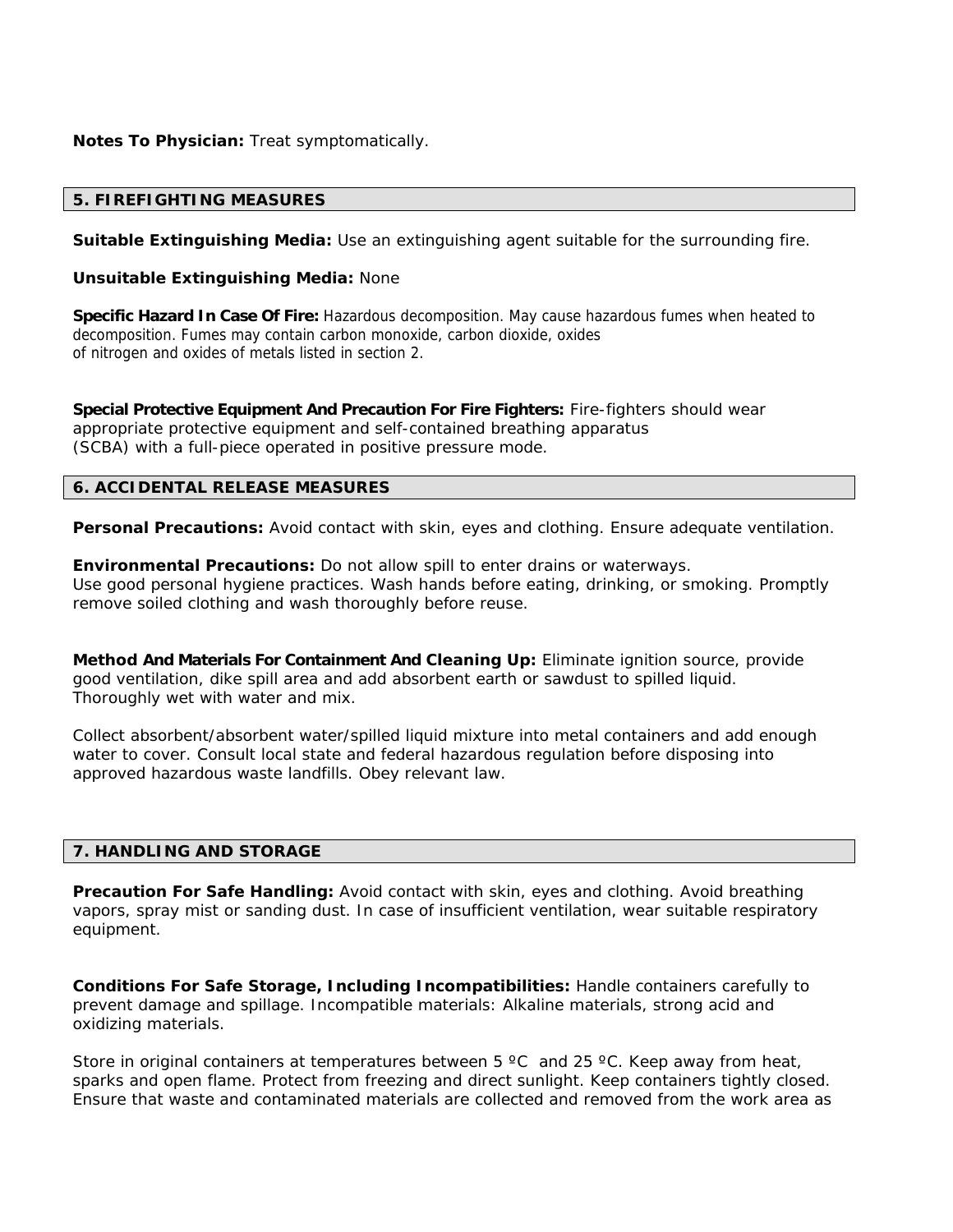soon as possible in a suitably labeled container.

# **8. EXPOSURE CONTROLS\PERSONAL PROTECTION**

## **Exposure Limits**

| <b>Components</b> | <b>CAS</b>    | Limits                 |
|-------------------|---------------|------------------------|
| Titanium Dioxide  | 13463-67-7    | OSHA PEL 15 mg/m3 TWA  |
|                   |               | (Dust)                 |
|                   |               | ACGIH TLV 10 mg/m3 TWA |
|                   |               | (Dust)                 |
| Propylene Glycol  | $57 - 55 - 6$ | TLV (ACGIH) 10 mg/m3   |

**Engineering Controls:** Use appropriate engineering control such as process enclosures, local exhaust ventilation, or other engineering controls to control airborne levels below recommended exposure limits. Good general ventilation should be sufficient to control airborne levels. Where such system are not effective wear suitable personal protective equipment, which performs satisfactorily and meet OSHA or other recognized standards. Consult with local procedures for selection, training, inspection and maintenance of the personal protective equipment.

# **Personal Protective Equipment:**

**Respiratory Protection:** In case of insufficient ventilation wear suitable respiratory equipment.

**Eyes Protection:** Safety glasses with side-shields.

**Skin Protection:** Chemical -resistance gloves and chemical goggles, face-shield and synthetic apron or coveralls should deb used to prevent contact with eyes, skin or clothing.

**Work Hygienic Practices:** Ensure shower and eyewash station are available. Use good personal hygiene practices. Wash hand before eating, drinking. Promptly remove soiled clothing and wash thoroughly before reuse.

**Other Use Precautions:** None

**Comments:** No information available.

# **9. PHYSICAL AND CHEMICAL PROPERTIES**

**Physical State:** Liquid

**Color:** White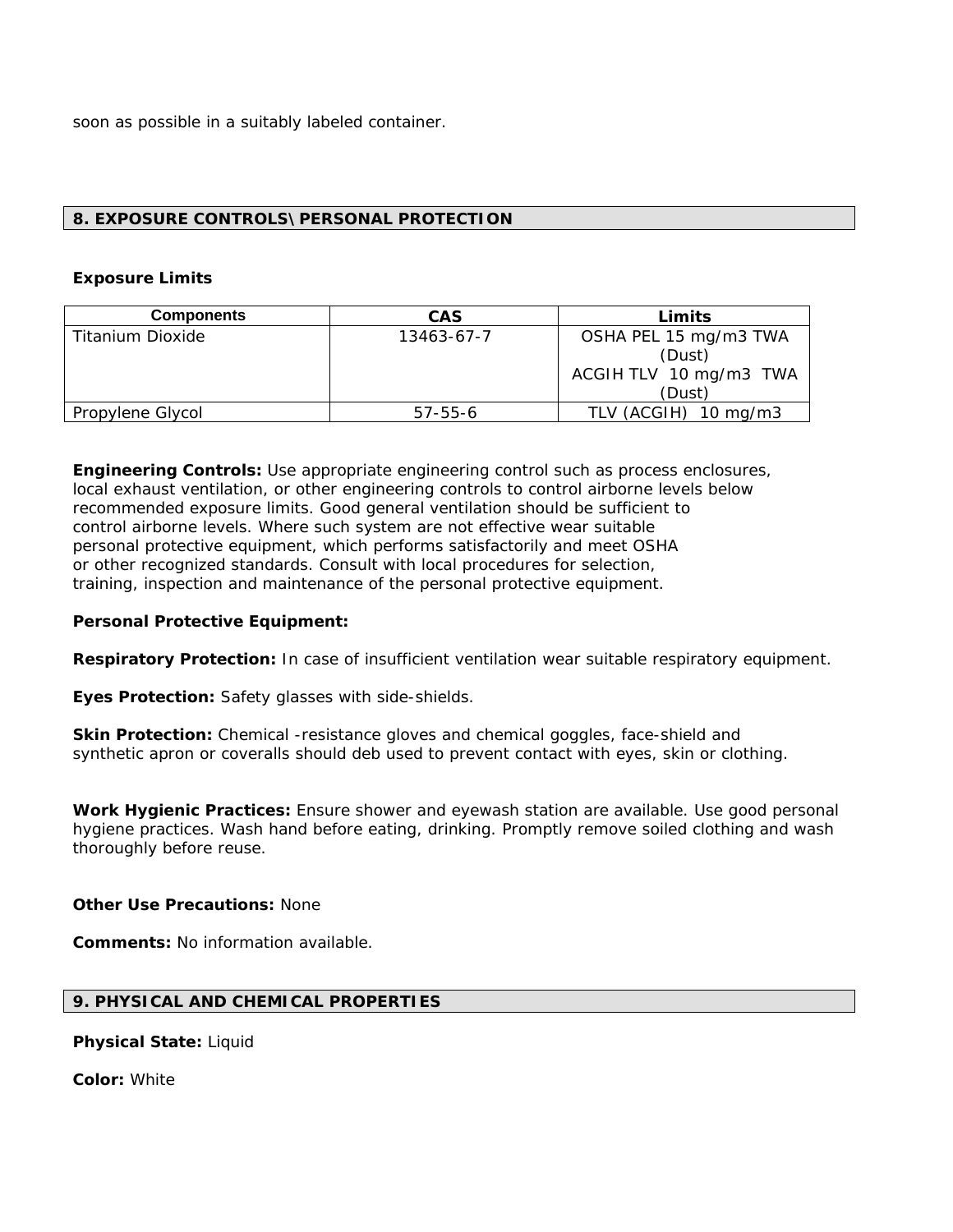| Flash Point And Method: NA Not applicable                               |
|-------------------------------------------------------------------------|
| Auto-Ignition Temperature: Not available                                |
| Boiling Point/Range: Not Available                                      |
| Melting Point: Not available                                            |
| Vapor Pressure: Not available                                           |
| Vapor Density: Not available                                            |
| Solubility in Water: Soluble in cold water.                             |
| Odor: Little or no odor                                                 |
| <b>Upper / Lower Flammable Limits: Not applicable TO Not applicable</b> |
| Relative Density (g/cm3): 1.3703                                        |
| <b>Evaporation Rate: Not available</b>                                  |
| Flammability (Solids, Gas): Not available                               |
| Partition Coefficient: Not available                                    |
| pH: 8.25 to 9.5                                                         |
| <b>Decomposition Temperature: Not available</b>                         |
| Coating VOC (gm/l): 41                                                  |
| Material VOC (gm/l): 23                                                 |

# **10. STABILITY AND REACTIVITY**

**Chemical Stability:** Stable

**Possibility Of Hazardous Reactions:** None under normal condition of use.

**Conditions To Avoid:** Poor ventilation.

**Materials To Avoid:** Keep away from the following materials to prevent strong exothermic reaction: oxidizing agents, strong alkalis, strong acids.

**Hazardous Decomposition Products:** Decomposition products may include the following materials: carbon monoxide, carbon dioxide, smoke, oxides of nitrogen.

# **11. TOXICOLOGICAL INFORMATION**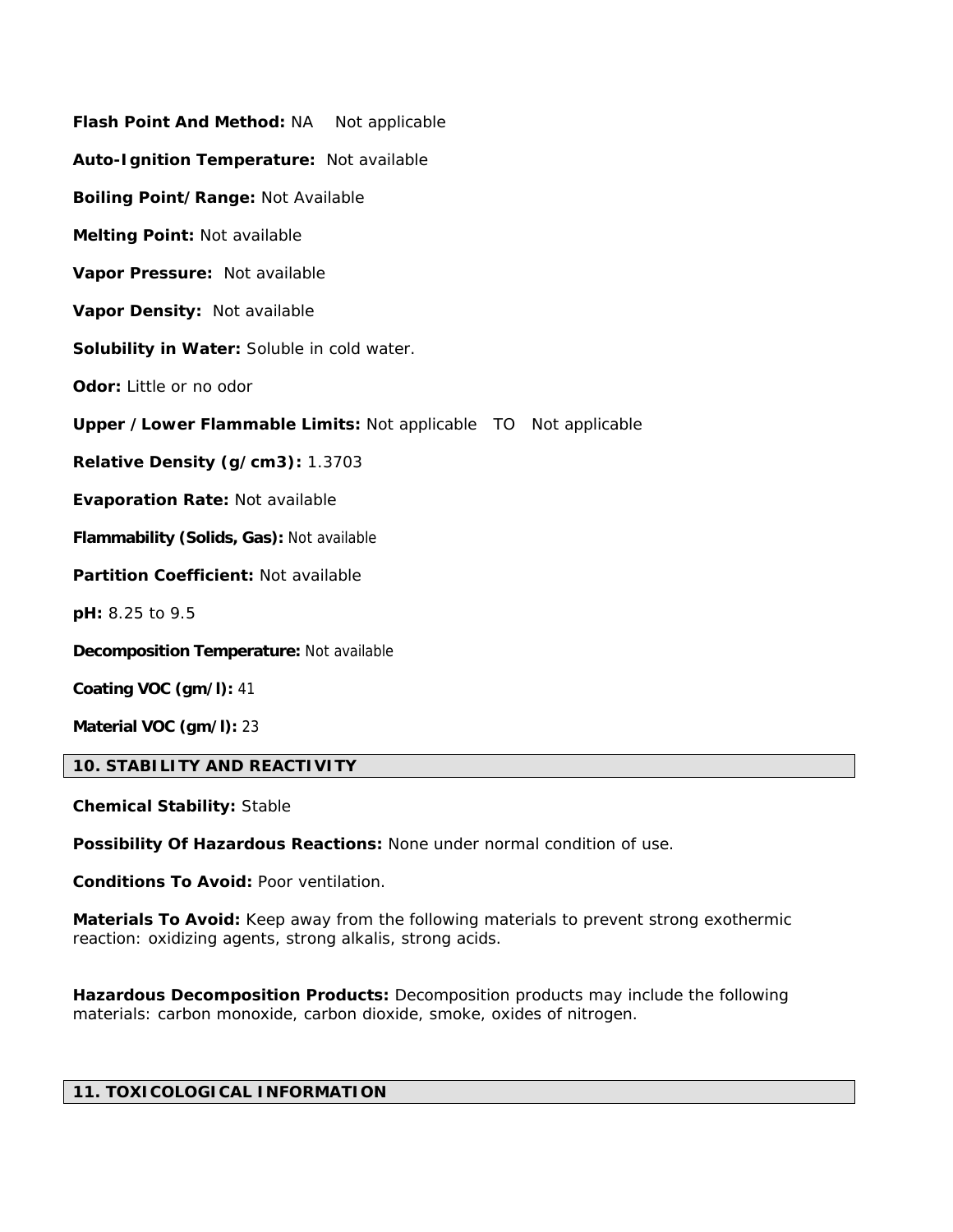**Signs And Symptoms Of Overexposure:** No information available.

# **Acute Effects:**

 **Eye Contact:** No information available.

**Skin Contact: No information available.** 

 **Inhalation:** No information available.

 **Ingestion:** No information available.

 **Target Organ:** No information available.

**Chronic Effects:** No information available.

**Toxicity Values:** The acute effects of this product have not been tested. Data on individual components are tabulated below.

# **TOXICOLOGICAL INFORMATION**

| Titanium Dioxide (13463-67-7) |              |
|-------------------------------|--------------|
| LD50 Dermal                   | >10000 mg/kg |
| LD50 Inhalation (Dust)        | $>6.82$ mg/l |
| LD50 Oral                     | >10000 mg/kg |

**CARCINOGENICITY:** The information below indicates whether each agency has listed any ingredient as a carcinogen:

| <b>Components</b> | CAS        | Carcinogen (IARC)               |
|-------------------|------------|---------------------------------|
| Titanium Dioxide  | 13463-67-7 | 2B Possible Human<br>Carcinogen |

# **12. ECOLOGICAL INFORMATION**

**Persistence And Degradability:** No information available.

**Bio-Accumulative Potential**: No information available.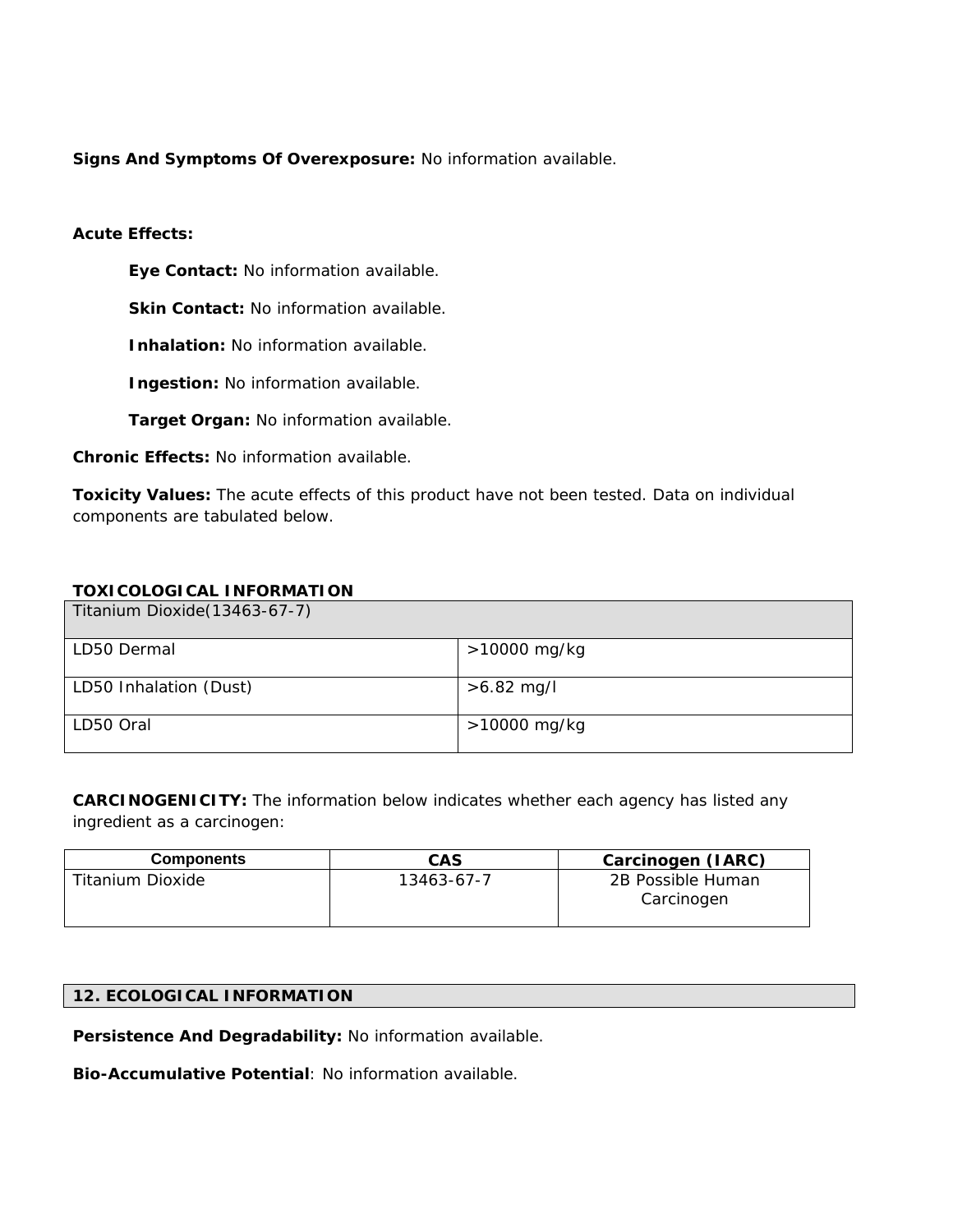**Mobility In Soil:** No information available.

**Other Adverse Effects:** No information available.

**Eco-toxicological Other Information:** No information available.

# **ECOLOGICAL INFORMATION**

# **13. DISPOSAL CONSIDERATIONS**

**Disposal Method:** Consult with the US EPA Guidelines listed in 40 CFR Part 261.3 for the classifications of hazardous waste prior to disposal. Furthermore, consult with your state and local waste requirements or guidelines, if applicable, to ensure compliance. Arrange disposal in accordance to the EPA and /or state and local guidelines.

# **14. TRANSPORT INFORMATION**

|                           | <b>DOT</b>    | <b>IMDG</b>   | AIR (IATA)    |
|---------------------------|---------------|---------------|---------------|
| <b>UN Number</b>          | Not regulated | Not Regulated | Not Regulated |
| <b>UN Proper Shipping</b> | Not regulated | Not Regulated | Not Regulated |
| <b>Name</b>               |               |               |               |
|                           |               |               |               |
|                           |               |               |               |
| <b>Hazard Class</b>       | Not regulated | Not Regulated | Not Regulated |
| <b>Packing Group</b>      | Not regulated | Not Regulated | Not Regulated |
| Environmental             | Not regulated | Not Regulated | Not Regulated |
| Hazard                    |               |               |               |
| <b>Marine Pollutant</b>   | No.           | No.           | No.           |
| (Y/N)                     |               |               |               |

# **15. REGULATORY INFORMATION**

**U.S. Regulations:** 

**U.S. SARA TITLE III (SUPERFUND AMENDMENTS AND REAUTHORIZATION ACT) 311/312 Hazard Categories:** Hazardous Information **Fire: No Pressure Generating: No Reactivity:** No **Acute:** No **Chronic:** No  **313 Reportable Ingredients:** This product contains a chemical or chemicals which are

subject to the reporting requirements of section 313 of title 40 CFR 372.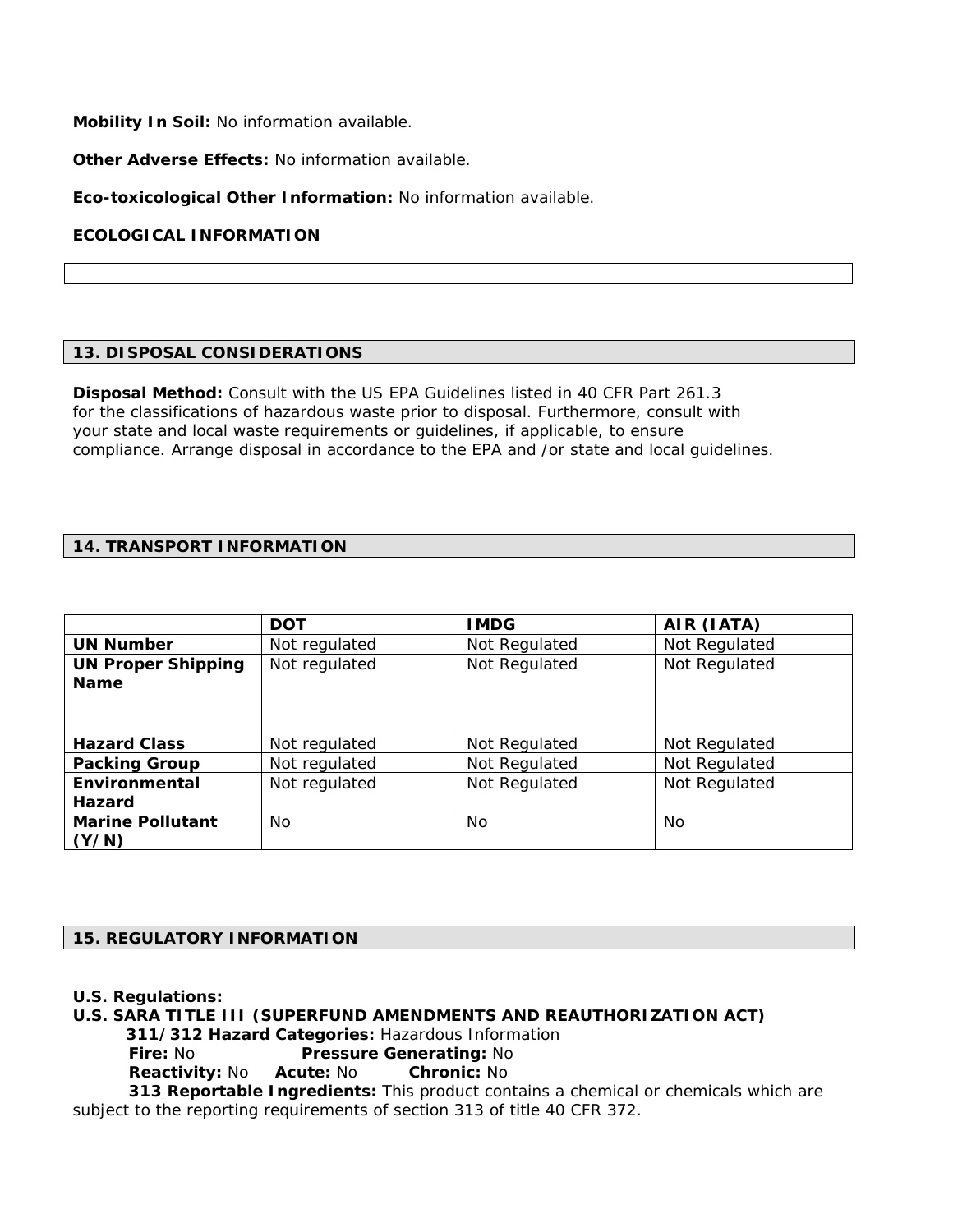# **313 REPORTABLE INGREDIENTS**

| <b>Chemical Name</b>               | Weight %        | CAS        |
|------------------------------------|-----------------|------------|
| *3-lodo-2-Propynyl Butyl Carbamate | <u> በ 2624 </u> | 55406-53-6 |

#### **302/304 Emergency Planning Emergency Plan:** No

**State Regulations:** No

**Other Govt. Regulations:** No